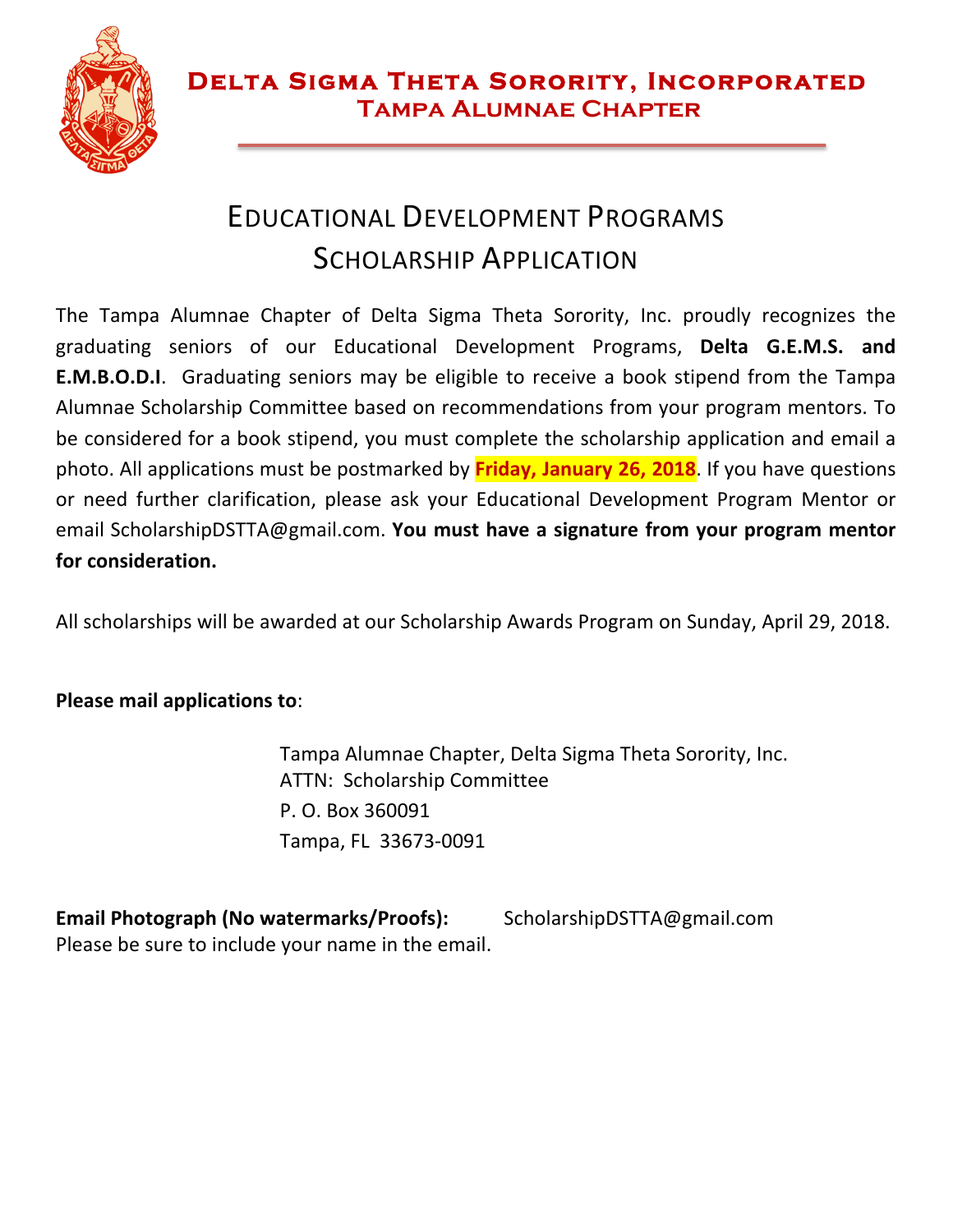

# **DELTA SIGMA THETA SORORITY, INCORPORATED<br>TAMPA ALUMNAE CHAPTER**

### EDUCATIONAL DEVELOPMENT PROGRAM SCHOLARSHIP APPLICATION **Postmark Deadline: Friday, January 26, 2018**

| <b>PERSONAL INFORMATION</b><br><u> 1980 - Johann Stein, marwolaethau a bhann an t-Amhainn an t-Amhainn an t-Amhainn an t-Amhainn an t-Amhainn a</u> |              |                       |
|-----------------------------------------------------------------------------------------------------------------------------------------------------|--------------|-----------------------|
|                                                                                                                                                     |              |                       |
|                                                                                                                                                     |              |                       |
|                                                                                                                                                     |              | Zip:_________________ |
|                                                                                                                                                     |              |                       |
|                                                                                                                                                     |              |                       |
| <b>PROGRAM</b>                                                                                                                                      |              |                       |
| Delta G.E.M.S                                                                                                                                       | E.M.B.O.D.I. |                       |
| <b>COLLEGE PLANS</b>                                                                                                                                |              |                       |
|                                                                                                                                                     |              |                       |

**Intended major:**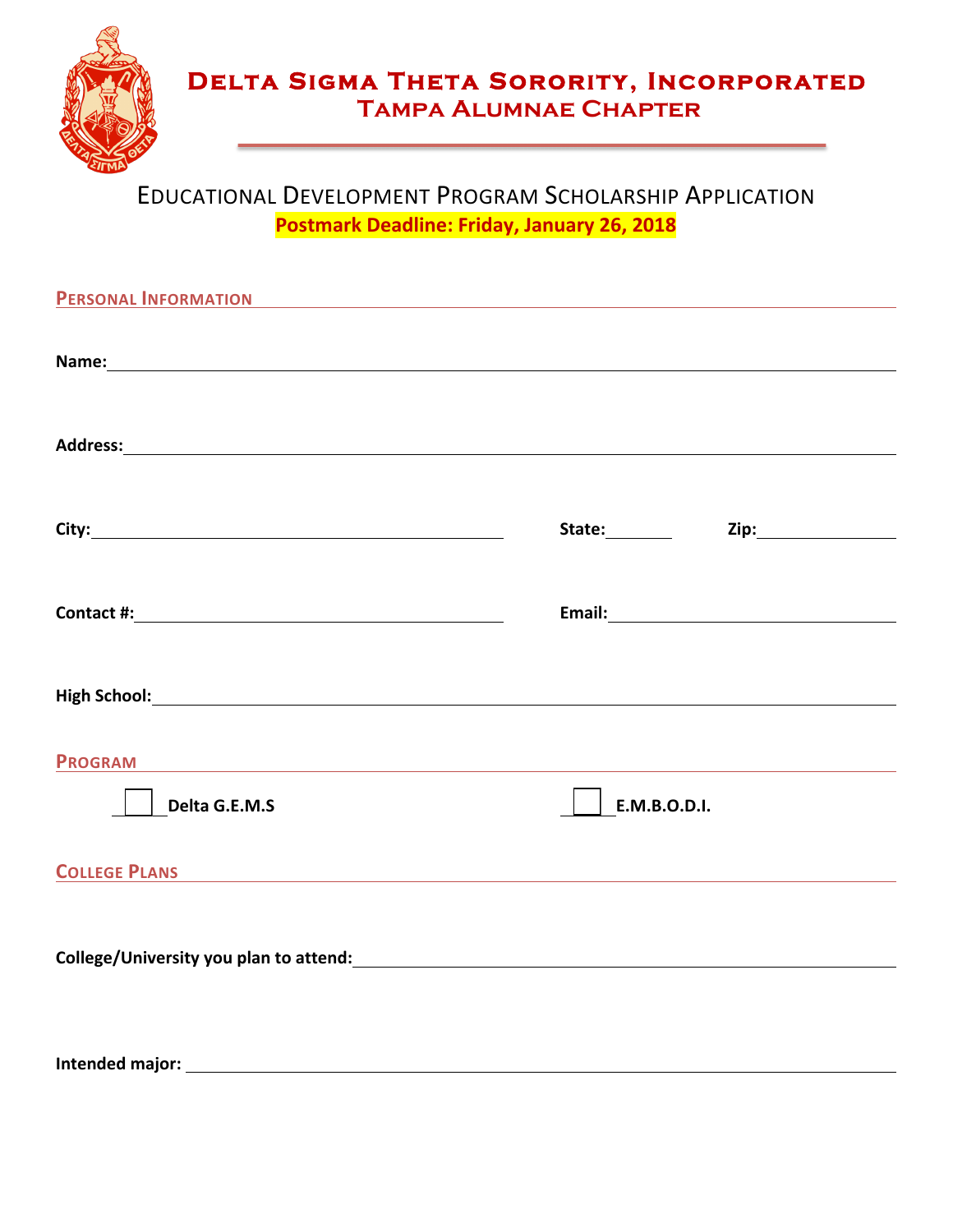

# **DELTA SIGMA THETA SORORITY, INCORPORATED<br>TAMPA ALUMNAE CHAPTER**

#### EDUCATIONAL DEVELOPMENT PROGRAM SCHOLARSHIP APPLICATION **Postmark Deadline: Friday, January 26, 2018**

#### **PERSONAL ESSAY**

In 300 words or less, please explain how Tampa Alumnae's Educational Development Program has impacted **your life.**